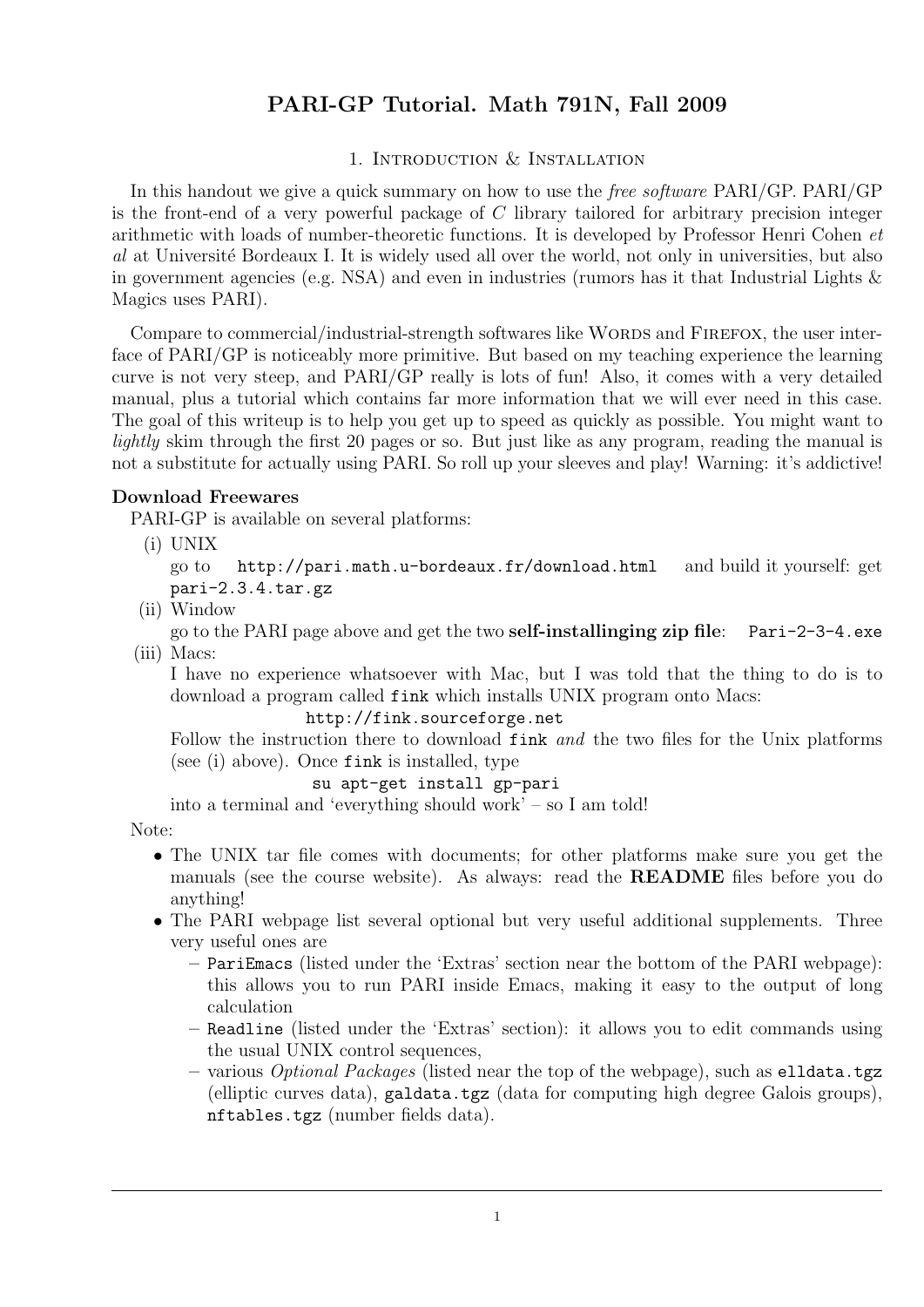2. Using PARI as a calculator

A few generic comments before we start:

- To load a file into PARI: inside the PARI window, type  $\vert \$ r (name of file)
- Note: the file you want to load must be in the same directory in which you run PARI. • To quit PARI:

inside the PARI window, type  $\log$ 

A few things to keep in mind:

- PARI handles *arbitrary precision integers/rational arithmetic*. In order words, a fraction (say) 2/3 is kept as a fraction, as oppose to an infinite decimal 0.66666666666666 (the default floating point accuracy is 28 decimal places)
- if you actually want the decimal, type
	- 2./3 or 2/3. or 2/3 \* 1. etc
- variable names are case sensitive, so Big, BIG, biG are all different variable names
- to declare a variable you simply set
	- $b$ lah = 3
- the label I has been reserved to denote the usual square-root of −1!! So  $T*T$

will return  $-1$ . Similarly, Pi denotes what you think it is (to 28 decimal places), but neither i , E , nor e has been reserved.

Some basic data-type:

• Vector:

 $v = vector(10, j, j^2)$ 

This command defines a vector of size 10 and initializes it by setting the  $i$ -th component to be  $j^2$ . To access the k-th coordinate, type

v[k]

- NOTE: the first coordinate of a vector v in PARI is  $v[1]$
- Matrix:

 $m = matrix(5,7,j,k,j+k)$ 

This command defines a  $5 \times 7$ -matrix, i.e. a matrix with 5 rows and 7 columns, and initializes it by setting the  $(j, k)$ -component to be  $k + j$ . To access the  $(j, k)$ -th coordinate, type

 $m[i,k]$ 

• Congruence Arithmetic

To work with 3 (mod 7), type

 $m = Mod(3,7)$ 

• Polynomials:

there are two ways to define a polynomials:

 $f = x^3 + 2*x*y - z$ 

 $g(x, y, z) = x^{3} + 2*x*y - z$ 

the first line simply defines a object of the type 'polynomial', but you cannot evaluate f. The second method actually specifies a **user-defined function** – more on that later – which just happens to be a polynomial

NOTE #1. As a general rule, PARI always display the result of any command. Sometimes that might NOT be desirable; for example,

 $v=$  vector(10000, j,0) ← you DO NOT want to see the output!

To suppress the display of a calculation, put a semicolon at the end of the command:

v= vector(10000,j,0); ← this is better!

2 Copyright C<sub>2009</sub> SIMAN WONG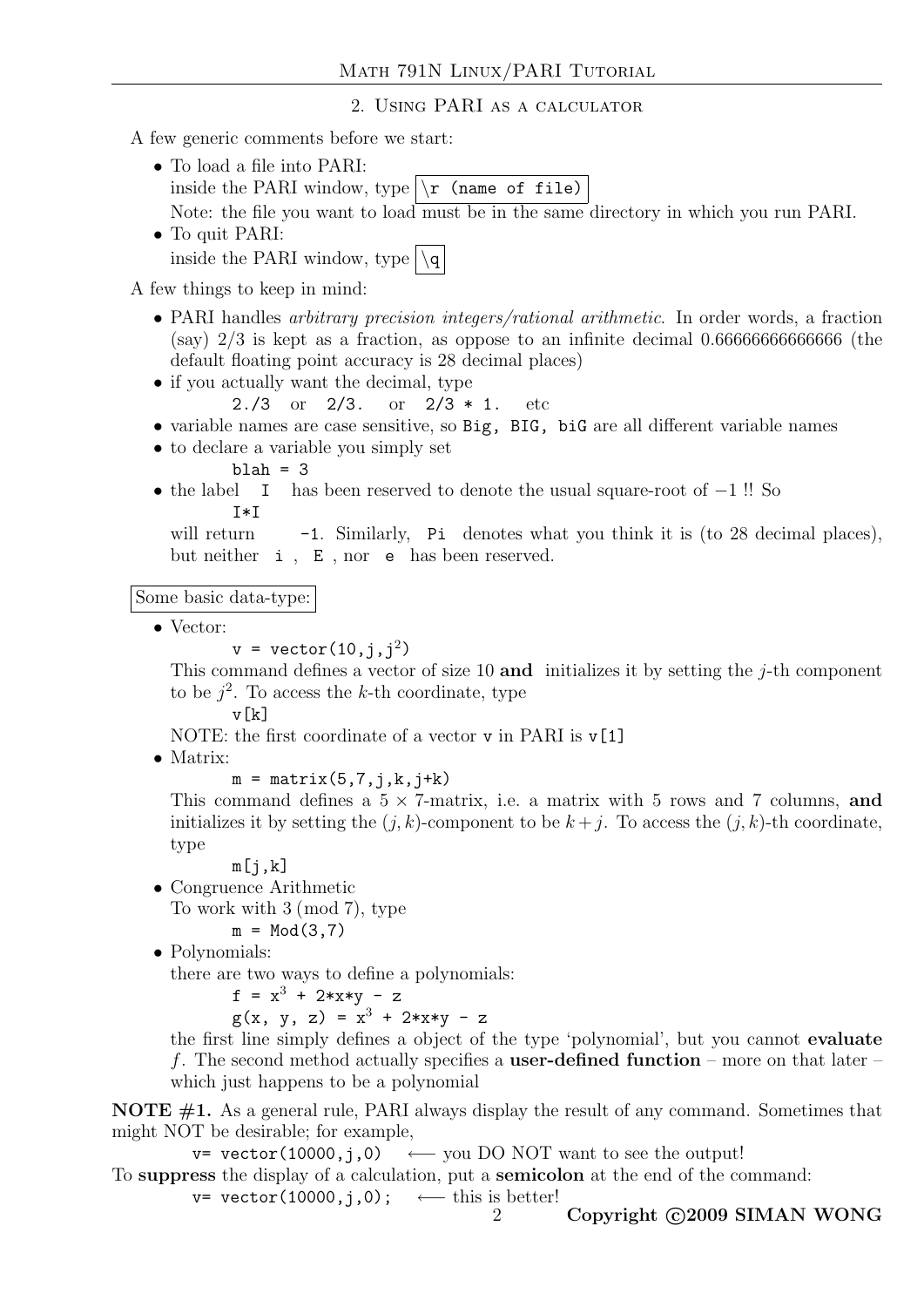**NOTE**  $\#2$ : the Vector and Matrix data type in PARI are very flexible: you can put just about anything in the coordinates! For example,

 $v = [x^3 - 3*y*z, Mod(1,7), 3/7, matrix(2,2,j,k,j+2*k)]$ 

NOTE #3: To access PARI's online help, type (inside PARI)

- ? (command) for a specific command;
- ? (command) for the general help menu

Output:

• first, PARI remembers the answers of all your calculations:

?  $(x+2)*(x+6)$  $%6 = x^2 + 8*x + 12$ ? 4+5  $\frac{9}{6}$ 7 = 9 ? %6  $%8 = x^2 + 8*x + 12$ 

NOTE: '%6' refers to the answer of the sixth (correct) calcuation (PARI does not count the incorrect ones). The only reason we have '6' here is because I happen to have done  $5$ calculations before.

• if you specifically want PARI to display a certain variable/value, you can use the print comment:

? print(4+5)

? 9

Since this is NOT a calculation, this value is not stored by PARI; in particular, there is no  $\mathcal{C}$  sign.

If you need to print out more than one thing at a time, separate the quantities with comma:

- ? print("First and second value: ",4," ",5)
- ? First and second value: 4 5

Beware of the double quotes; otherwise you could get misleading output:

- ? print("this time, no double quotes: ",4,5)
- ? this time, no double quotes: 45

There are additional printing comments, such as print1 and printp; I will leave these to you to explore on your own.

Additional Info

• you can change adjust the number of significant digits of floating-point calculations:

?  $\pmb{\wedge} p$  50

```
realprecision = 57 significant digits (50 digits displayed)
```
Note that this is not retroactive: if you want to increase the number of significant digits of an earlier calculation you must do it again.

• Every once in a while PARI would complain that it runs out of memory and/or the list of precomputed primes. If you run PARI under UNIX, you can increase the number of precomputed primes by

gp -p [primelimit]

And you can increase the initial stack size using

gp -s [initial stack size]

(the default stack size is 4000000, and the default prime limit is 500000). Note:

- Of course you can combine these two commands.
- If you set too high a primelimit, it would take a while before you can fire up PARI.
- How high an initial stack you can set depends on how much memory you have in your memory; if you set it too high you would end up swapping memory in and out of your hard drive, which is *extremely* slow. For normal daily calculation, the initial stack size is more than adequate.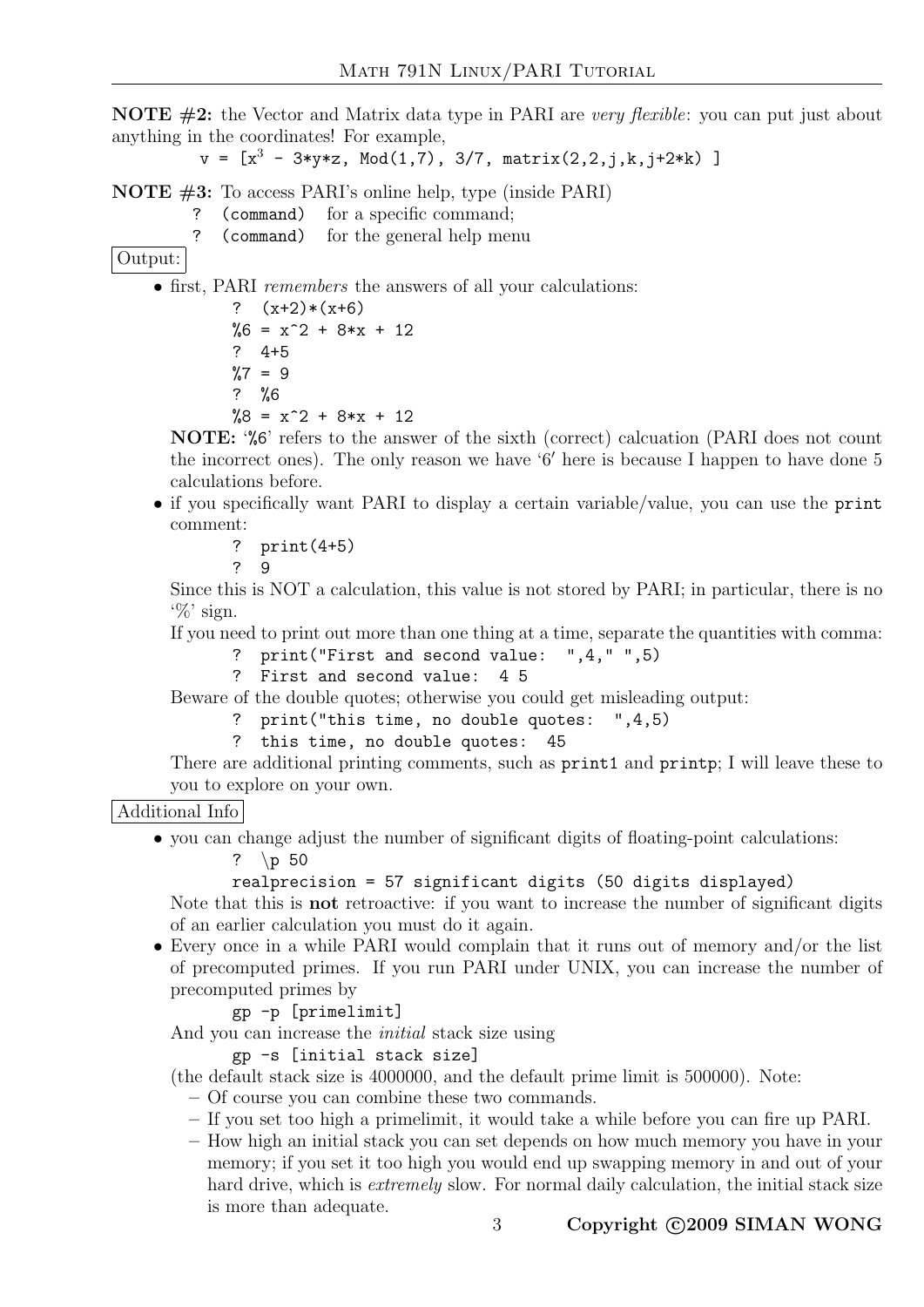## 3. PARI Programming

# for-loop:

The following example computes the first 10 Fibonacci numbers:  $f=vector(10,j,0)$ f $[1]=0$  $f[2]=1$ for(k=3,10,  $f[k] = f[k-1] + f[k-2]$ ) Note that PARI does NOT display the output of the FOR statement. For that you can use, for example,  $for(k=1,10, print(f[k]))$ or better yet,  $for(k=1,10, print(k, " " , f[k]) )$ Note the double quotes!

Before we can describe the syntax for if-then-else, while and until we need to make a brief digression about logical statements. The symbols

 $\leftarrow$  > ==  $\leftarrow$  this is TWO equal signs put together

are **comparison operators** – given two quantity  $x$  and  $y$  the statement

x>y

is either true or false.<sup>1</sup> If it is true then PARI returns the value 1, otherwise, PARI returns the value 0. Examples:

? x=3  $%1 = 3$ ? y=5;  $\frac{9}{2} = 5$ ? x>y  $\frac{9}{3} = 0$ ? x<y  $\frac{9}{4} = 1$ ? x==y  $%5 = 0$ 

We can now state the syntax of the three constructions:

## | while |

```
The following example computer n! (that's n-factorial)
    k=1:
    while (n > 0, k=k*n; n=n-1);print(k)
```
## until

```
n-factorial again, but using until:
    k=1:
    until(n=0, k=k*n; n=n-1);
    print(k)
```
## if-then-else:

<sup>1</sup> assuming **x**, **y** can be compared – otherwise PARI returns an error message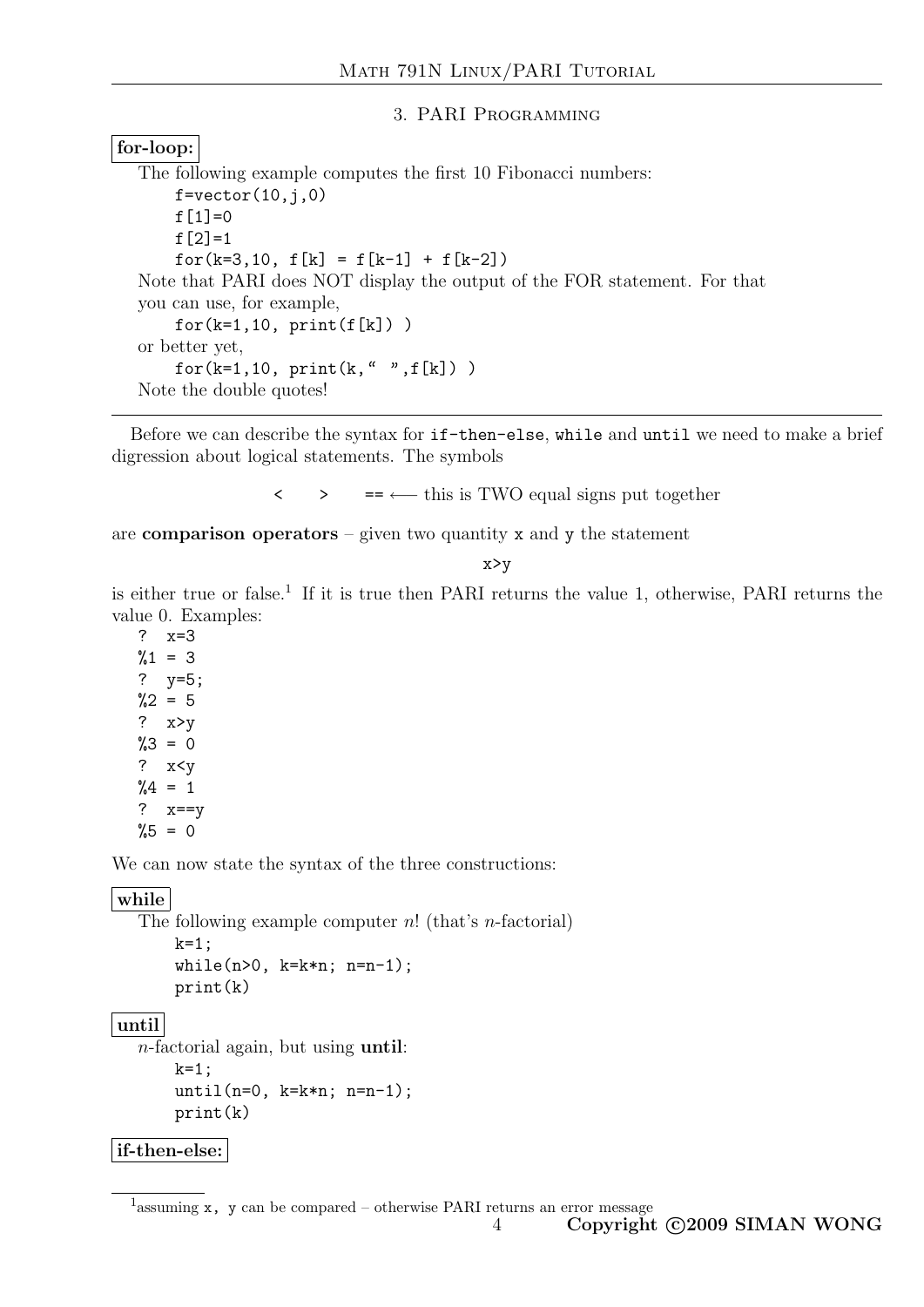```
if(x == y, print("Same!"))If-then-else:
    if(x==y,print("Same!"), print("Different!"))
If you need to consider more than one logical statement, use the and operator \&&as well as the or operator ||:
    if(x>0 && y>0, print("Both positive!"), print("Not so!"));
    if(x>0 \parallel y>0, print("At least one positive!"), print("Not so!"));
```
User-defined functions:

```
More factorial, this time recursive:
    f(n) = if(n<0, print("Invalid input!"), if(n == 0, return(1), return(n*f(n-1))))
```
As you can see, pretty soon these expressions, especially the parenthesis, are impossible to keep track of. It would be a lot easier to write your functions and/or programs in a separate file and load them into PARI. You can:

First, write whatever you need to write in a TEXT editor (for Windows machines: use NOTEPAD) without firing up PARI. And then save the file. For example, say you have the following file, called fact.gp:

```
f(n) =
\{ if(n<0.
       print("Invalid input!"),
       if(n==0,return(1),
          return(n*f(n-1))\lambda)
}
```
See how much more readable! Now you can load this into PARI using the command (inside PARI) \r fact.gp

Before I forget, let me mention one peculiar odd feature of PARI programs: when you are done writing your programs above, enclosed by a pair of braces  $\{\cdots\}$ , remember to hit the return (or enter) key a couple times; without these extra blank lines at the end of the program, PARI sometimes would complain about errors in your codes even though your codes are perfectly correct.

One last thing, about local variables. Look at this program:

```
fun(x) ={
   y=x*x;
   if(y>4,print("big"),
      print("small")
   );
}
```
If you run this program, the output would look like this: